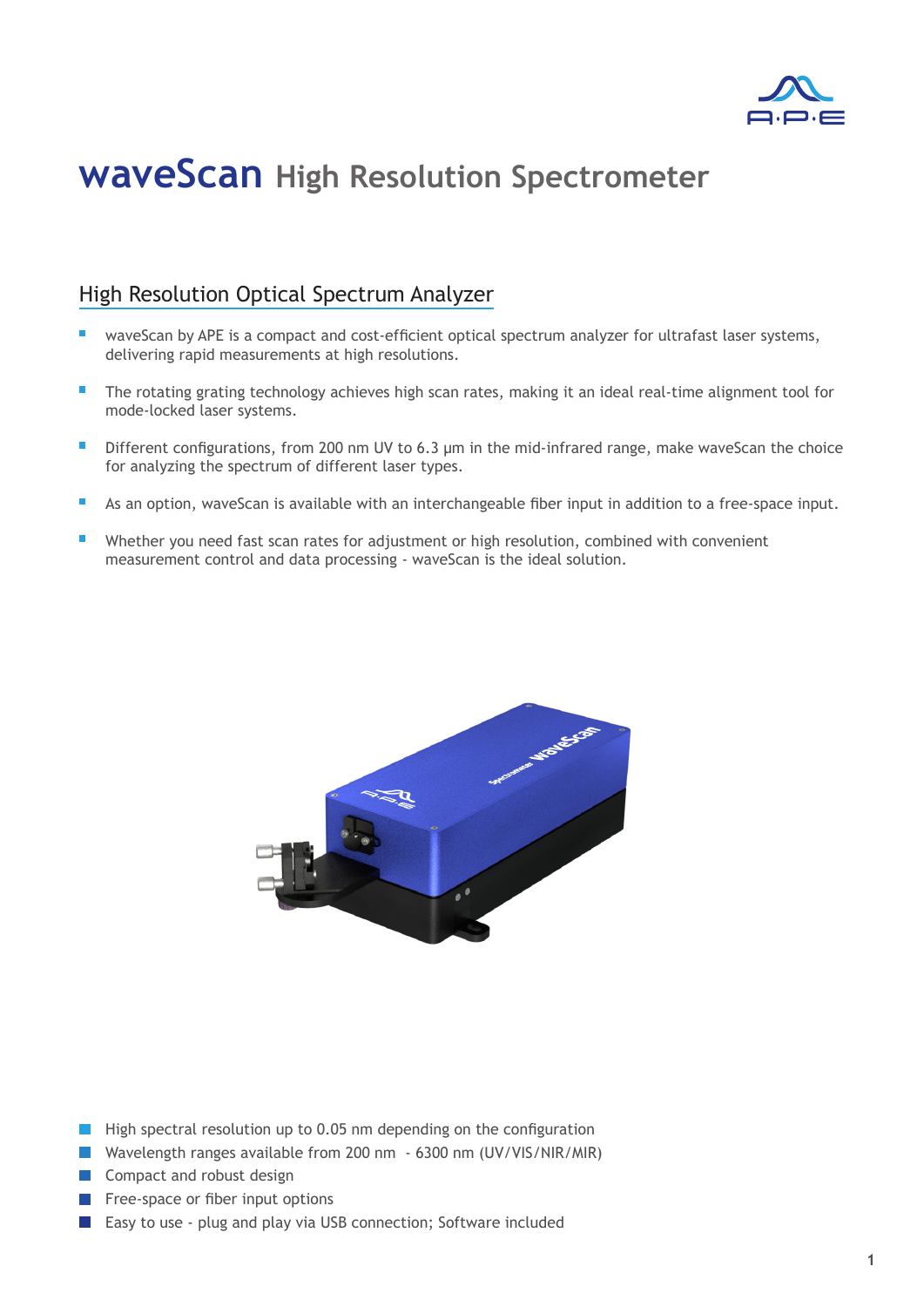

# **waveScan Specifications**

| <b>Specifications</b> |                                                                                                  |                                                                                                     |  |
|-----------------------|--------------------------------------------------------------------------------------------------|-----------------------------------------------------------------------------------------------------|--|
| Configuration         | Wavelength Range<br>$2001100$ nm<br>220  540 nm<br>$5001600$ nm<br>$8002600$ nm<br>1500  6300 nm | Resolution (FWHM)<br>$0.2 \text{ nm}$<br>$0.05$ nm<br>$0.2$ nm<br>$0.5$ nm<br>up to 0.7 wavenumbers |  |
| Scan Rate             | $~5$ 6 Hz                                                                                        |                                                                                                     |  |
| Laser Repetition Rate | > 4 MHz (real-time measurements)<br>> 1 kHz (accumulation mode)                                  |                                                                                                     |  |
| Wavelength Accuracy   | $\pm$ 0.1 nm (configuration dependent)                                                           |                                                                                                     |  |
| Beam Input            | Free-space; Optional fiber coupling*                                                             |                                                                                                     |  |
| Input Polarization    | Horizontal                                                                                       |                                                                                                     |  |
| Connection            | <b>USB</b>                                                                                       |                                                                                                     |  |
| Remote Control        |                                                                                                  | Possible via TCP/IP (SCPI command set)                                                              |  |
| Software              | Included, Windows compatible                                                                     |                                                                                                     |  |

#### **Options**

▪ Fiber coupling\*

#### **Dimensions**

381 x 92 x 146 mm (See appendix for details)